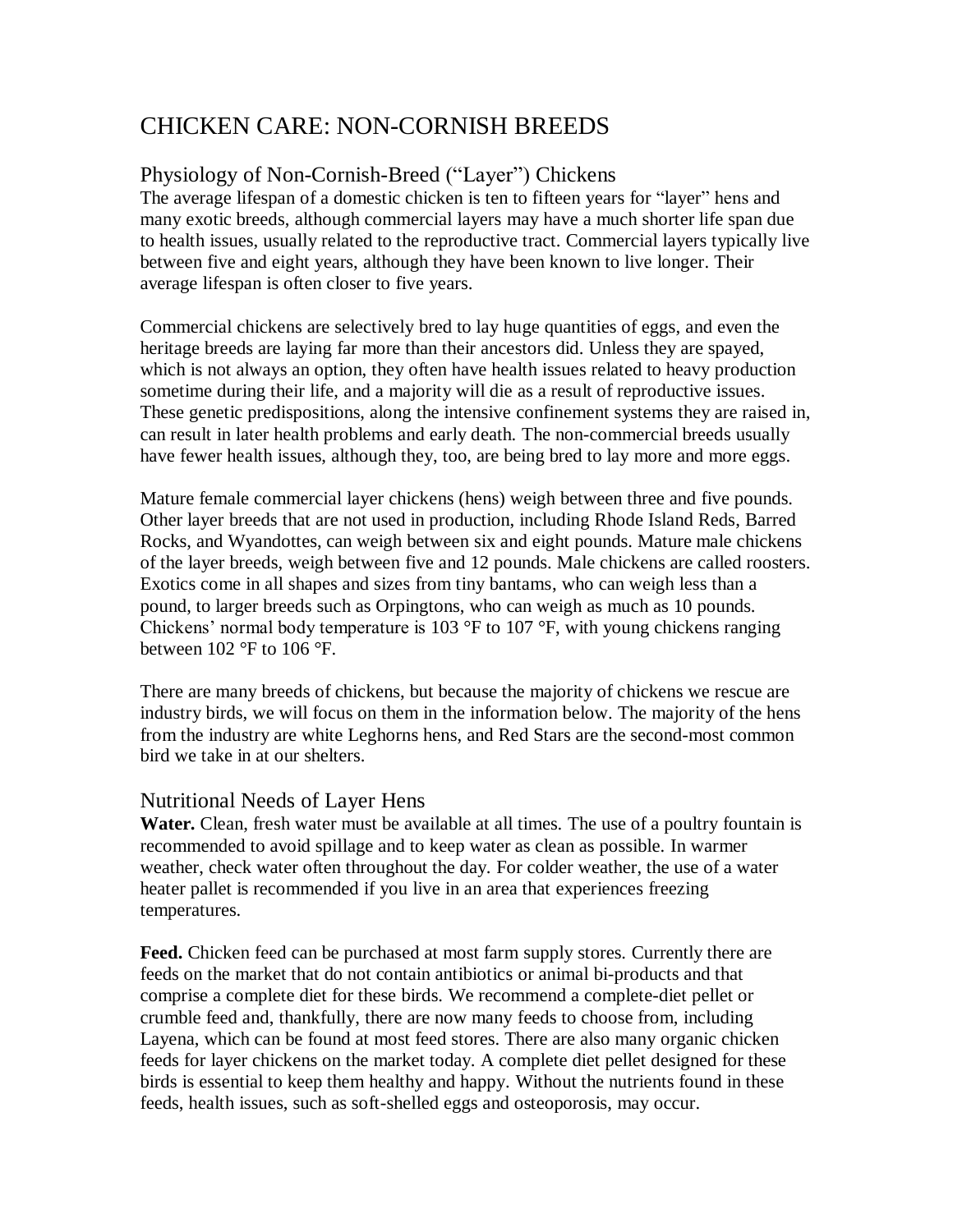**Feeders.** The use of standard poultry feeders is fine for flocks of birds. You must have enough feeders to accommodate all the birds at one time to prevent more aggressive birds from monopolizing access to the feed and ensure that weaker birds are able to eat enough. This will take some trial and error. With layer breeds, the food can be left out all day. These birds do *not* have the tendency to become too heavy, but, instead, often can be too thin, leaving little reserve when they become ill. Keeping weight on can be an issue with commercial layers. This is not the case with many heritage breeds who can easily become too heavy.

# Handling Chickens

When you are trying to pick up a chicken or catch a chicken, do not attempt to chase her around a yard or large barn. Instead, herd your chickens as a flock — without singling out one bird — into a smaller pen area (or their barn if it is not large) and close the door. Attempt to corner the bird and use multiple people, if necessary, so the bird is not being chased or stressed. Often, if you just touch hens lightly on the back, they will squat down and can be captured easily. Once you have captured the chicken, place one hand gently but firmly onto the chicken's back, while putting the other hand in front of the bird's chest to keep her from moving forward. Then move both hands firmly over the wings so that she cannot flap and lift herself off the ground. If you lose control of the wings or the bird is stressed and straining wildly, start over. Allow the chicken to calm down before you begin any treatments or medications. For health checks, smaller layer chickens can be slowly flipped on their backs. Once in this position, they often enter a sort of hypnotized state. This does not work on larger breeds, who often have difficulty breathing when they are flat on their backs, so use caution if you try this method. Learn to handle your birds so that you are comfortable treating them.

#### Shelter Requirements for Layer Hens

**Building.** A garage or shed makes a fine chicken home. A good size for a flock of about 25 birds is 10 feet by 12 feet and high enough for you to be able to walk comfortably inside so that you can clean the area. The shelter must be waterproof, predator-proof, and well ventilated. If you have older chickens or chickens who have trouble walking, make sure there is a ramp for the birds to get in and out of their shed. Plenty of clean dry straw should always be provided for bedding, and wet and soiled bedding should be removed daily. We recommend that you clean the entire building on a weekly basis (i.e., scrub floors, walls, etc.). For protection from predators, chickens must be kept safely in their shelter at night. The shelter should be equipped with areas where the chickens can perch. Light breeds such as layers and exotics love to perch high off the ground where they can be safe, so they will often perch in the rafters and trusses of a barn or shed. This is fine in warmer months, but in an uninsulated barn, they will be vulnerable to frostbite if they are above the heat lamps, so make sure that all birds roost below the lamps when temperatures are below 20 °F.

If you have freezing winters in your area, provide a heat source that is safe to use around straw, such as a ceramic-element brooder lamp. When temperatures are extremely hot,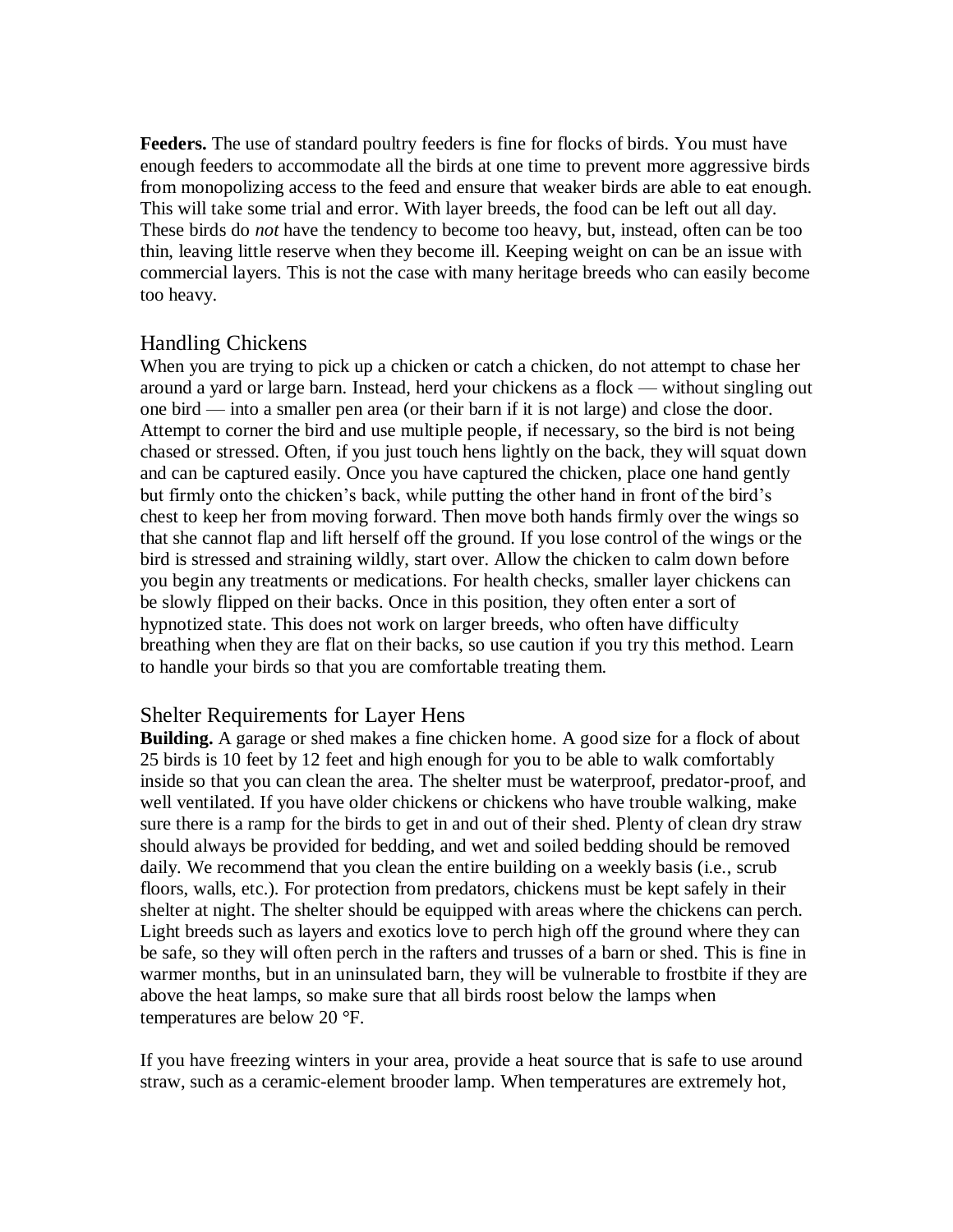provide fans. Chickens can die of heat strokes in areas where the temperatures are in the nineties, so they must have an area where they can stay cool.

Layer chickens also require nesting areas to lay their eggs, so you will need to provide enough nest boxes for your hens. A ratio of one nest box for every two to four birds is ideal.

**Fencing.** Fencing is necessary to keep predators out and chickens in. A 4- or 5-foot high woven wire no-climb fence with 2-inch by 4-inch mesh is recommended. If you have exotic birds, especially jungle fowl, you may need a 6- to 8-foot fence, even if you clip their wings. If you are planning to construct a fence, shop around for the best buy because prices and styles of fencing vary greatly. For areas where predators such as foxes are prevalent, burying the fence by bending or trenching is a good idea.

### Health Care for Layer Chickens

**Maintenance Care**. As with all animals, sanitary housing, clean pasture, nutritious food, and plenty of sunshine will greatly reduce health problems. Provide your chickens with a space that is large enough that they can live in the area from spring through fall on grass pasture without having it turn to mud. Proper drainage of the area is key to keeping the pasture healthy. Trees to provide shade, brush and bushes to hide in, and dirt areas where chickens can take dust baths are features that make a great yard for your chickens.

During your daily contact with your hens, always be on the lookout for physical or behavioral changes. In particular, watch for bloody or watery diarrhea, listlessness, pale coloring, loss of appetite, limping, gurgling sounds, changes in comb color (pale or dark purple), floppy combs, and coughing or sneezing. If you notice any of these symptoms and do not know how to treat the bird, consult with your veterinarian. It can be difficult to find a veterinarian who is willing to treat chickens, but they do exist. Your best bet to find someone who works with "exotic" birds and other non-traditional companion animals.

Many conditions, such as respiratory problems and parasites, can affect the whole flock. Water treatments are often used in these cases, especially if the number of birds you are caring for makes individual treatment impossible. There are many antibiotics and antiparasite treatments designed to be administered by adding the medications through drinking water. Many of these treatments require a prescription, so it is important to establish a relationship with a vet in your area who can work with your birds.

# Common Health Issues of Layer Hens

**Coccidiosis/Other Parasites.** Coccidia are protozoan parasites. Symptoms of coccidiosis (the disease caused by coccidian infection) include bloody diarrhea and listlessness. Keeping the bedding clean and dry will help control the spread of this disease. If you suspect your chicken has coccidia, consult your veterinarian immediately.

We recommend having a fecal sample analyzed by a lab (not just a local vet) when birds first arrive and every three to six months thereafter. If parasites are detected, you will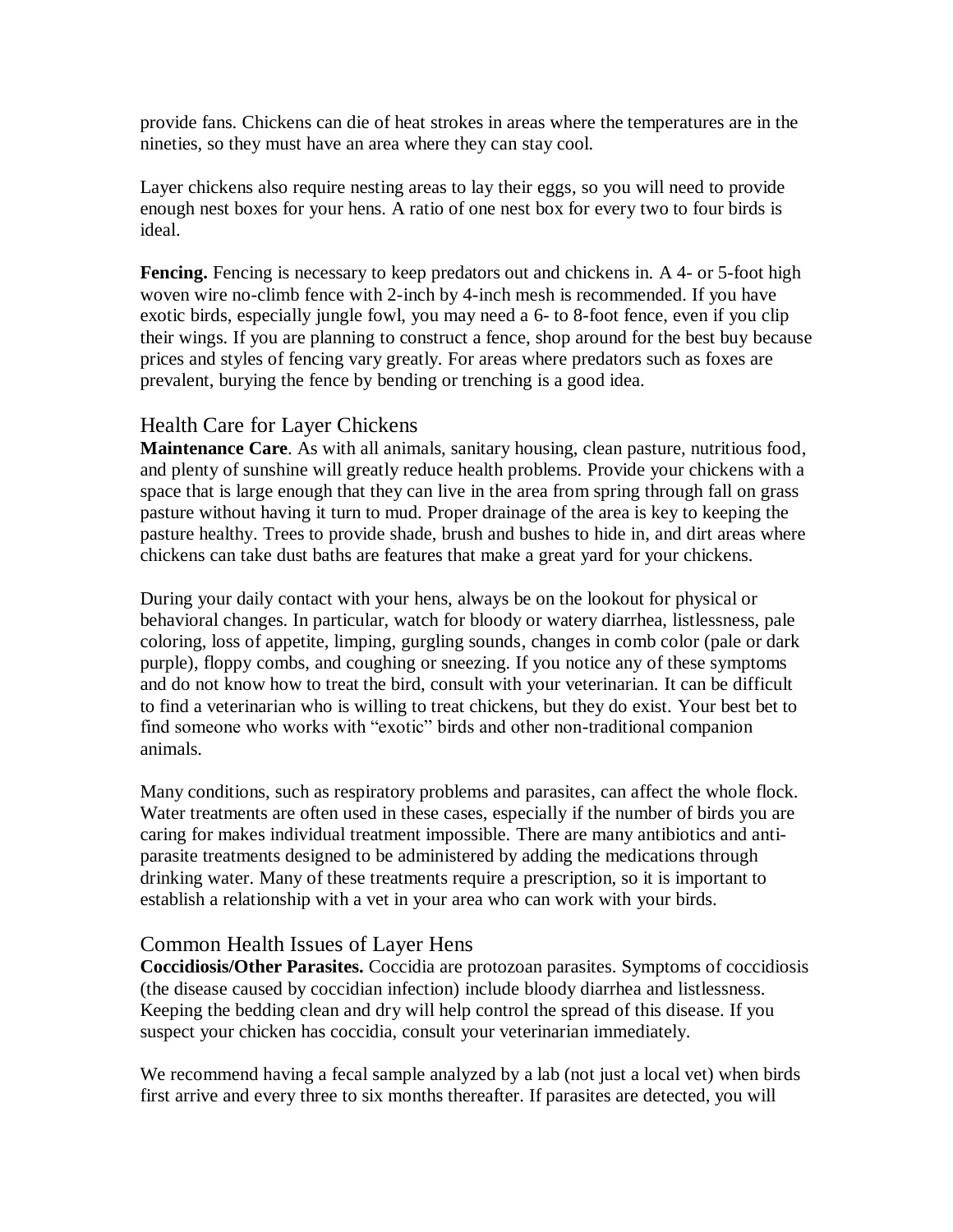need to administer the necessary worming treatment. Wormers can be purchased at farm supply stores in easy-to-use formulas that are added to the birds' drinking water. The type of parasite present will determine which wormer is appropriate. Coccidia is hard to completely eliminate, so treatments may need to be done often.

**Lice and Mites***.* Lice infestations can be discouraged by providing your chickens with an area of dirt for "dust baths" (throwing dirt on themselves); this area must be kept clean and dry. Check your chickens regularly for lice (they look like small, moving yellow or clear dots on the birds' skin, and they usually congregate around the vent area). Lice powders are available at farm supply stores. Flea spray or diatomaceous earth powder (available at garden stores) may also be used. For larger infestations, the birds may need multiple treatments, and the premises may need to be treated as well. Mite infestations are much harder to treat. These are tiny black bugs, about the size of pepper, that leave dirty, greasy-looking areas in patches on the birds. They are usually found at the back of the legs under the feathers, the tail bone area, and neck. These parasites are far more difficult to eradicate because they can live in the environment for weeks without a host, and therefore their living area must be treated as well. Mites can also cause damage to the tissue of the bird and severe anemia, which, if left untreated, can be fatal.

**Molting.** Chickens will molt (lose feathers) annually, generally during the spring or fall. During their molting period, the birds may lose a large portion of their feathers. This natural process lasts between four and ten weeks. During a molt, birds will often act "off" or sick, so keep in mind that this may be related to molting.

**Bumblefoot.** Bumblefoot is indicated by the presence of a scab on the foot. When the scab is removed, there is usually thick yellow pus; bloody, serum-like pus; or white discharge present. There are multiple treatments for this type of bumblefoot. A vet should culture the area and perform a sensitivity test in order to determine the proper medication for treatment. The foot will also need to be wrapped, and because the wraps must remain dry, keeping the bird inside is essential. If the infection is severe, oral or injectable antibiotics may also be necessary. In the case of a mild infection, topical antibiotic creams may suffice.

**Heat Exhaustion.** In hot weather, watch your chickens closely for signs of heat exhaustion. Make sure that their barns have proper ventilation and cooling equipment. Signs of heat exhaustion include excessive panting, drooping, dark-colored head, and collapse. At first sign of heat exhaustion, get the chicken inside immediately, put a fan on low, mist the bird lightly with cool water — and, if the condition appears to be dire, contact your veterinarian. Keep the bird quiet and calm and handle no more than necessary.

**Crop Stasis.** Crop stasis refers to a condition in which the crop becomes distended and stops functioning properly. In most cases, the crop needs to be emptied to see if it will go back down to its normal size. Because a distended crop can lead to aspiration of the fluids from the crop into the lungs, immediate treatment is important. There are many causes of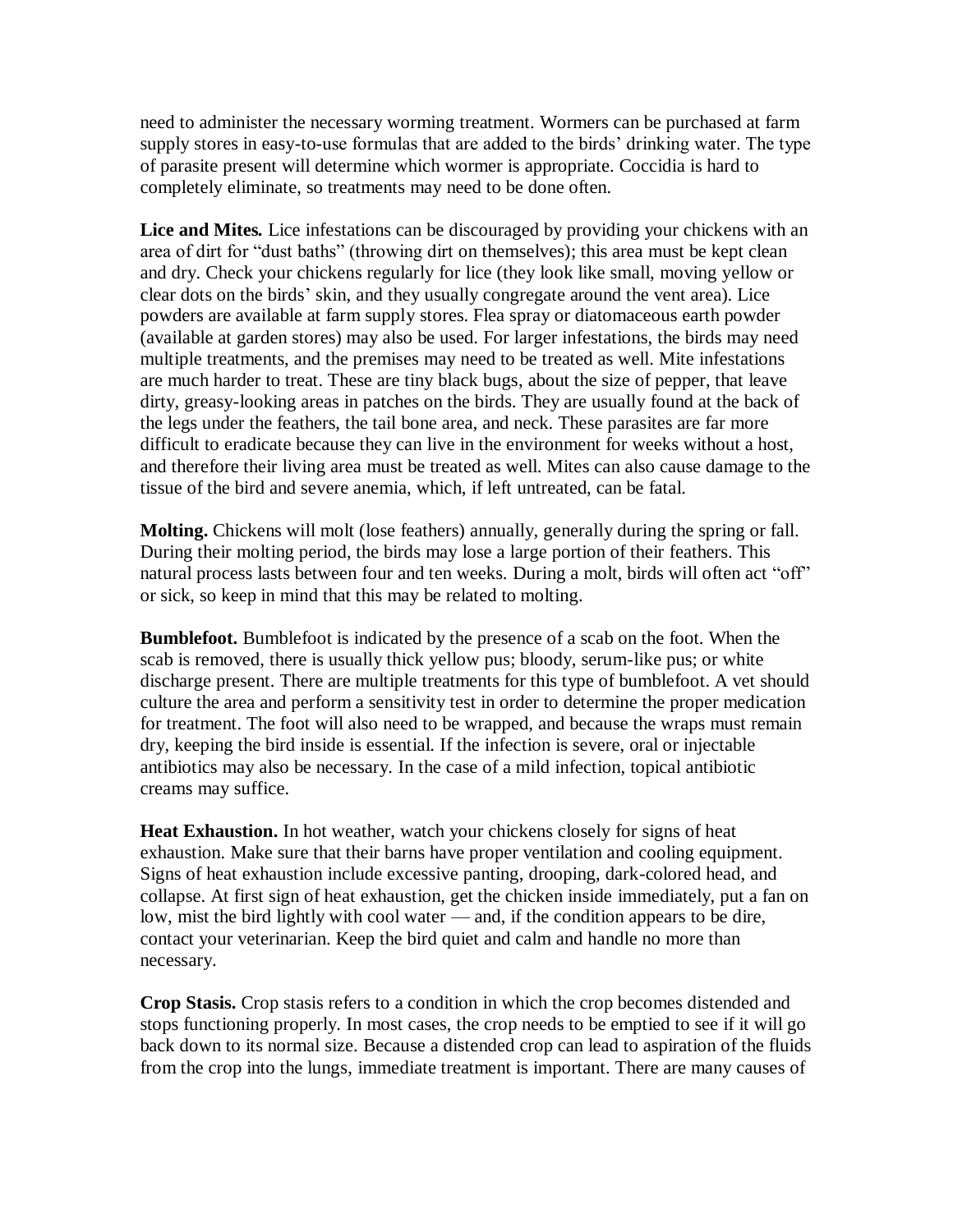crop issues, including blockage in the intestines, yeast and bacterial infections of the crop, and even cancer, so having a vet diagnose the cause is important.

**Soft-Shelled Eggs.** Laying chickens require a balanced diet to sustain healthy egg production over their lifetime. Inadequate nutrition can cause hens to stop laying shelled eggs or to lay soft-shelled or malformed eggs, which can cause health issues including prolapse of the cloaca or the chicken becoming egg-bound. Calcium is one of the most important minerals for egg production, and it is often lacking in industrial layers. We feed all of the eggs on the farm back to the commercial layers, after hard boiling and smashing them, shells and all, to help replenish the excess calcium they lose. The shell is the last step in the egg's formation, and it is made up mostly of calcium carbonate. The calcium used to form the egg shell is taken in through diet, so proper amounts of calcium are essential to your chicken's health.

**Egg-Bound.** When a hen is "egg-bound," she is unable to pass an egg that has become stuck somewhere in the reproductive tract. Causes include low calcium levels or being hypocalcemic (low calcium levels in the blood). Lack of vitamin D can also be a factor. Other causes are malnutrition, caused by being fed a seed-only feed or low-protein feed. Layer hens also become egg-bound as a result of producing very large eggs that they are unable to push out or soft-shelled or malformed eggs that get stuck. Chronic vent gleet or cloaca infections can cause scar tissue at the vent and prevent eggs from being laid, also resulting in the chicken becoming egg-bound. This condition can be an emergency depending on where the egg is stuck along the reproductive tract. Signs of being eggbound include straining, open mouth breathing (usually from pain and the stress of pushing), and inappetance. Egg-binding can lead to cloaca prolapse, which can be fatal. If you think your hen is egg-bound, she needs to be seen by a vet immediately.

**Cystic Right Oviduct.** Female chickens have two ovaries and oviducts, usually only the left one is functional. If both are functional, the right oviduct may be cystic. Large cysts are ballooned sacs containing clear watery fluid, which can range in size from a pea to a softball. A large cyst, which may contain a pint of fluid, causes the vital organs of the hen to become compressed and produces pathological conditions involving these organs. We can generally drain these cysts without surgery, which gives the hen a healthy existence.

**Internal Layers.** These birds have an accumulation of eggs in the abdominal cavity at necropsy. This is a result of eggs that have reversed direction and been discharged into the body cavity instead of progressing down the oviduct and being laid. Yolk in the abdominal cavity often will be reabsorbed by a healthy hen, but shell membranes or hardened egg masses will cause secondary problems. For severe cases, surgery is required to save the hen.

**Abdominal Fluids.** Abdominal fluids can build up in the abdomen of your hen for many reasons, including cancer, Marek's disease, egg yolk peritonitis, liver disease, or cardiac problems. Diagnosis of the cause is key; if this condition occurs, your chicken should be seen by a vet immediately. The vet can show you how to drain the fluids and keep your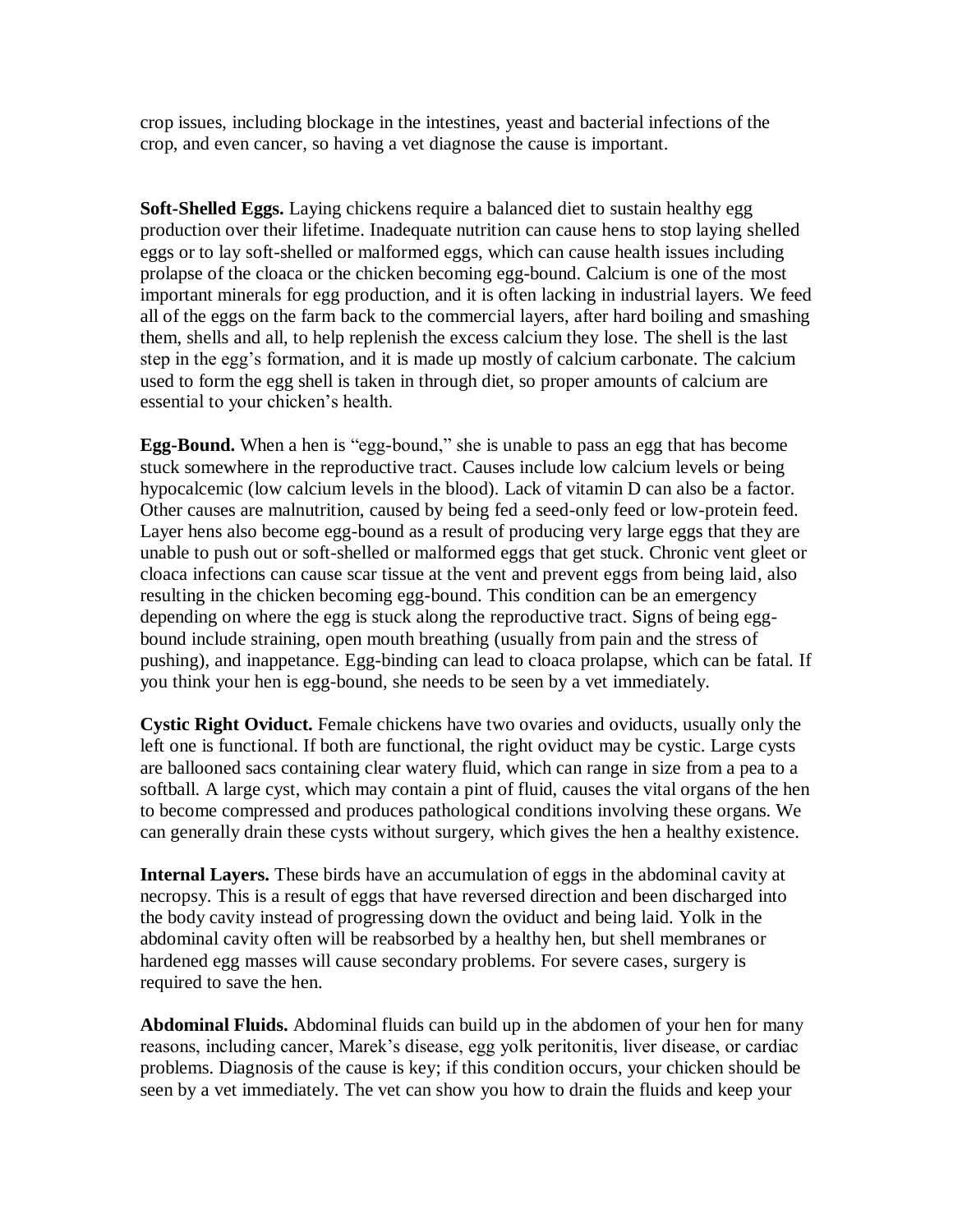bird comfortable while treating or providing supportive care relative to the cause of the condition.

**Marek's Disease**. This is a highly contagious viral infection that affects chickens primarily, but it can also affect turkeys. The disease is one of the most common diseases affecting poultry flocks worldwide. Although clinical disease is not always apparent in infected flocks, birds with weakened immunity or new unvaccinated birds that enter a flock that contains birds carrying the disease can come down with clinical signs. Marek's disease (MD) results in enlarged nerves and in tumor formation in nerve, organs, muscle, and epithelial tissue. Clinical signs include paralysis of legs, wings, and neck; extreme weight loss; irregular-size pupils; blindness; and raised, roughened skin around feather follicles. Affected birds are more susceptible to other infectious diseases.

**Fowl Pox.** This is a relatively slow-spreading viral disease that affects most bird species, including all commercial chickens. It occurs in both a wet and a dry form. The wet form is characterized by plaques in the mouth and upper respiratory tract. The dry form is characterized by wart-like skin lesions that progress to thick scabs. The disease can occur in birds of any age, at any time. Mortality is not usually significant unless the respiratory involvement is severe. Fowl pox can cause depression, reduced appetite, and poor growth or egg production. The course of the disease in the individual bird takes three to five weeks. You can vaccinate against the disease. Older birds and birds with weakened immune systems have a harder time surviving this virus, but it is possible with supportive care. You can vaccinate against fowl pox.

**Ovarian Cancer**. Necropsies and research have determined that ovarian cancer is the most common source of tumors of unknown origin in hens. Ovarian cancer is associated with advancing age, which is why most vets are not exposed to it. Often, fluid will accumulate in the abdomen. As the tumors spread, the intestines become constricted, and the hens become emaciated. At necropsy, countless white, firm tumors are found on the surfaces of the intestinal wall and oviduct. Birds that are forced into laying by additional light sources have a greater incidence of these tumors. In the experience of one poultry disease researcher, "birds began to die at 3½ years of age, and all had died of ovarian carcinoma by 9 years of age." (Helmboldt and Fredrickson, Diseases of Poultry, 6th edition). Because most production birds are not allowed to live that long, ovarian cancer is not commonly seen. We have not been able to find any treatment that will reverse or this condition, but there are drugs, such as Tamoxifen, that can prolong life and keep the cancer at bay. Because the hens at Farm Sanctuary receive regular health care and have a much longer life-spans then they would in a factory farm, we are seeing this cancer more often. To keep the hens more comfortable, we drain the fluids in their abdomens when necessary.

When birds arrive, they must be isolated in a strict quarantine area, and caretakers must wear coveralls or Tyvek suits, and boots and use foot baths. If animals are in particularly bad shape, do not spread straw on pastures. Pile it in a separate area on the farm until all tests below are conclusive. If birds have signs of mouth sores, nasal discharge, respiratory disease, also use